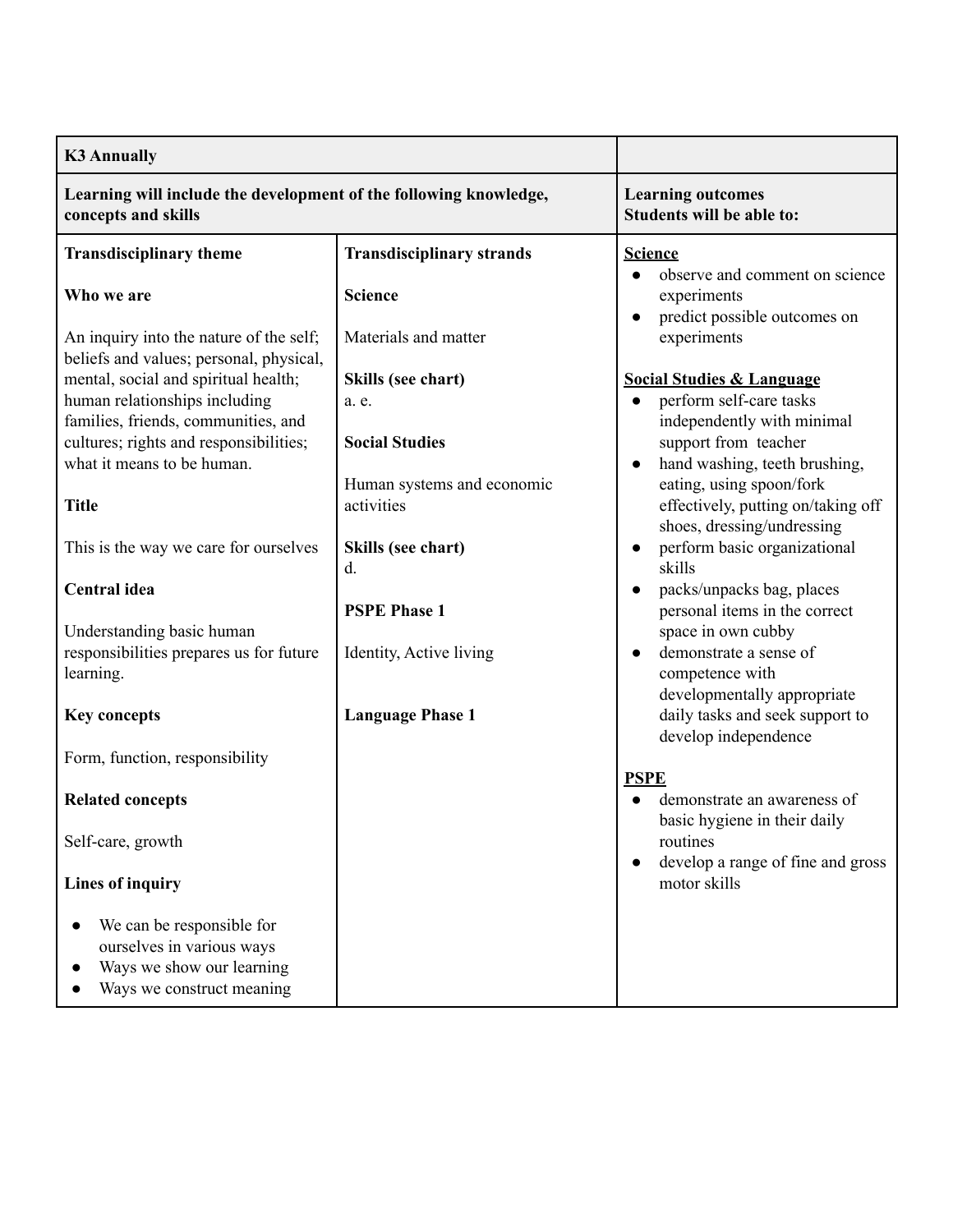| <b>K3 Annually</b>                                                                                                                                                                                                                                                                                       |                                                                                                                                                                                                                                                                 |                                                                                                                                                                                                                                                                                                                                                                                                                                                    |
|----------------------------------------------------------------------------------------------------------------------------------------------------------------------------------------------------------------------------------------------------------------------------------------------------------|-----------------------------------------------------------------------------------------------------------------------------------------------------------------------------------------------------------------------------------------------------------------|----------------------------------------------------------------------------------------------------------------------------------------------------------------------------------------------------------------------------------------------------------------------------------------------------------------------------------------------------------------------------------------------------------------------------------------------------|
| Learning will include the development of the following knowledge,<br>concepts and skills                                                                                                                                                                                                                 |                                                                                                                                                                                                                                                                 | <b>Learning outcomes</b><br>Students will be able to:                                                                                                                                                                                                                                                                                                                                                                                              |
| <b>Transdisciplinary theme</b>                                                                                                                                                                                                                                                                           | <b>Transdisciplinary strands</b>                                                                                                                                                                                                                                | <b>Science, Math &amp; Social Studies</b>                                                                                                                                                                                                                                                                                                                                                                                                          |
| How we express ourselves<br>An inquiry into the ways in which we<br>discover and express ideas, feelings,<br>nature, culture, beliefs and values; the<br>ways in which we reflect upon, extend<br>and enjoy our creativity; our<br>appreciation of the aesthetic<br><b>Title</b><br>I'm fine, thank you! | <b>Social Studies</b><br>Human and natural environments<br>Resources and the environment<br>Skills (see chart)<br>a.<br><b>Science</b><br>Earth and space (sunlight)<br>Materials and matter (shade)<br>Forces and energy (heat transfer)<br>Skills (see chart) | understand that sunlight warms<br>the Earth's surface<br>observe to collect data that can<br>$\bullet$<br>be used to make a comparison<br>use scientific vocabulary to<br>express their ideas about<br>sunlight's properties<br>determine the effect of sunlight<br>$\bullet$<br>on the Earth's surface<br>use tools and materials to design<br>$\bullet$<br>and build a structure as a group<br>that will reduce the warming<br>effect of the sun |
| <b>Central</b> idea                                                                                                                                                                                                                                                                                      | a., b., c., d., e., f., g.                                                                                                                                                                                                                                      | <b>Language and PSPE</b><br>use a wide range of vocabulary<br>$\bullet$                                                                                                                                                                                                                                                                                                                                                                            |
| We can use our creativity to express<br>our ideas, understanding and<br>emotions.<br><b>Key concepts</b><br>Perspective, change, causation, form<br><b>Related concepts</b><br>Creativity, ideas, understanding,<br>emotions<br><b>Lines of inquiry</b>                                                  | <b>PSPE Phase 1</b><br>Identity<br>Active living<br>Interactions<br><b>Language Phase 1</b><br>W.K.7 - Participate in shared research<br>and writing project<br><b>Math Phase 1</b>                                                                             | to express their feelings<br>share their own relevant ideas<br>$\bullet$<br>and feelings in an appropriate<br>manner<br>identify their feelings and<br>emotions and explain possible<br>causes<br>recognize that others have<br>$\bullet$<br>emotions, feelings and<br>perspectives that may be<br>different from their own<br>explore creative moments in                                                                                         |
| The different ways our emotions<br>and feelings can be expressed<br>How we express our<br>$\bullet$<br>understanding of sunlight's<br>properties                                                                                                                                                         | Data handling PK.MD                                                                                                                                                                                                                                             | response to different stimuli<br>share their own relevant ideas<br>$\bullet$<br>and feelings in an appropriate<br>manner                                                                                                                                                                                                                                                                                                                           |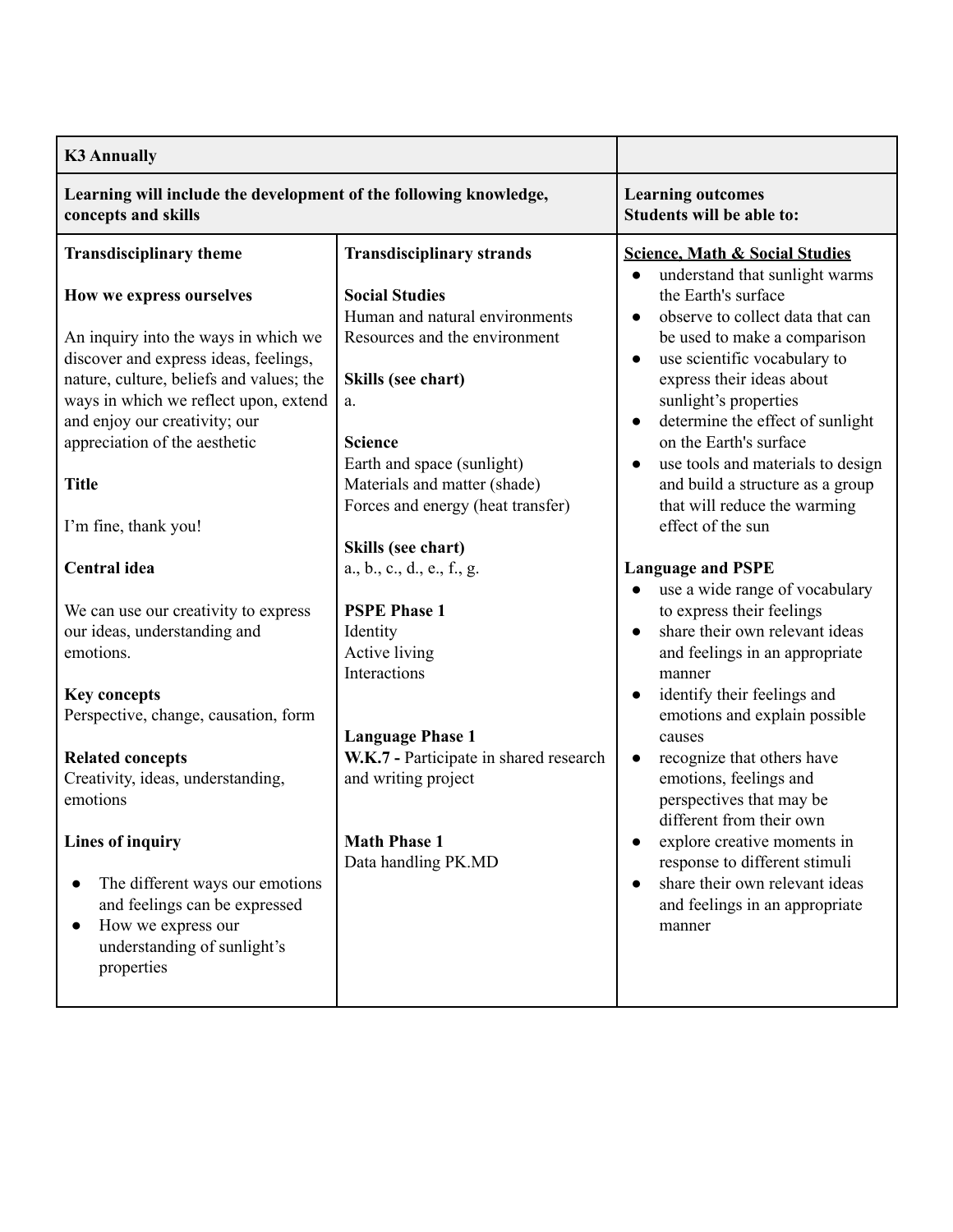| <b>K3 Annually</b>                                                                                                |                                  |                                                                                                                             |
|-------------------------------------------------------------------------------------------------------------------|----------------------------------|-----------------------------------------------------------------------------------------------------------------------------|
| Learning will include the development of the following knowledge,<br>concepts and skills                          |                                  | <b>Learning outcomes</b><br>Students will be able to:                                                                       |
| <b>Transdisciplinary theme</b>                                                                                    | <b>Transdisciplinary strands</b> | <b>Science &amp; Math</b>                                                                                                   |
| How the world works<br>An inquiry into the natural world and                                                      | <b>Science</b><br>Living things  | understand sets can be organized<br>by different attributes<br>sort and describe real objects by<br>$\bullet$<br>attributes |
| its laws; the interaction between the                                                                             |                                  | sort living and nonliving<br>$\bullet$                                                                                      |
| natural world (physical and                                                                                       | Skills (see chart)               | understand one to one<br>$\bullet$                                                                                          |
| biological) and human societies; how                                                                              | a., g.                           | correspondence 1-5                                                                                                          |
| humans use their understanding of<br>scientific principles; the impact of                                         | <b>PSPE Phase 1</b>              | counts to determine the number<br>of objects in a set                                                                       |
| scientific and technological advances                                                                             | Interactions, identity           |                                                                                                                             |
| on society and on the environment                                                                                 |                                  |                                                                                                                             |
|                                                                                                                   |                                  | <b>Language &amp; PSPE</b>                                                                                                  |
| <b>Title</b>                                                                                                      |                                  | listen respectfully to others                                                                                               |
|                                                                                                                   | <b>Language Phase 1</b>          | take turns<br>$\bullet$                                                                                                     |
| Same or different                                                                                                 | Reading<br>Writing               | talk about similarities and<br>$\bullet$<br>differences between themselves                                                  |
| Central idea                                                                                                      | Speaking                         | and others<br>with prompting and support, ask<br>$\bullet$                                                                  |
| Sorting and classifying organisms by<br>their characteristics allows us to think<br>about them in different ways. | <b>Math Phase 1</b>              | and answer questions about key<br>details in a text RI.K<br>participate in shared research<br>and writing W.K               |
| <b>Key concepts</b>                                                                                               | Data handling PK.MD              | ask and answer questions in<br>$\bullet$                                                                                    |
|                                                                                                                   | Number PK.CC                     | order to seek help, get                                                                                                     |
| Form, causation, reflection                                                                                       |                                  | information, or clarify something<br>that is not understood SL.K                                                            |
| <b>Related concepts</b>                                                                                           |                                  |                                                                                                                             |
| Living, nonliving, sorting, classifying                                                                           |                                  |                                                                                                                             |
| <b>Lines of inquiry</b>                                                                                           |                                  |                                                                                                                             |
| The ways we can sort and<br>classify everyday objects<br>The ways we can sort and<br>classify organisms           |                                  |                                                                                                                             |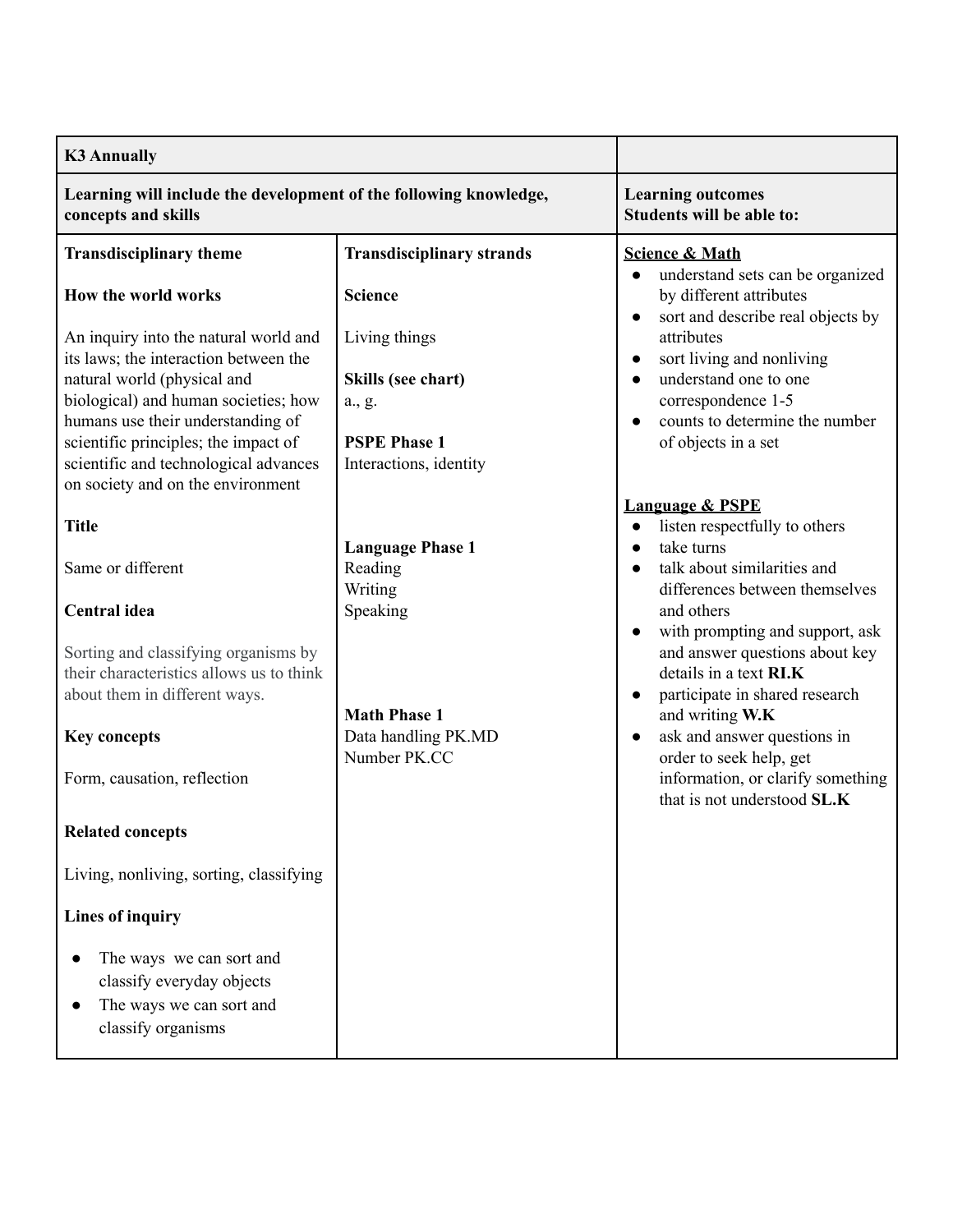| <b>K3 Annually</b>                                                                                                                                                                                                                                                                            |                                                                                                                                                                                                       |                                                                                                                                                                                                                                                                                                                                                                                                                                               |
|-----------------------------------------------------------------------------------------------------------------------------------------------------------------------------------------------------------------------------------------------------------------------------------------------|-------------------------------------------------------------------------------------------------------------------------------------------------------------------------------------------------------|-----------------------------------------------------------------------------------------------------------------------------------------------------------------------------------------------------------------------------------------------------------------------------------------------------------------------------------------------------------------------------------------------------------------------------------------------|
| Learning will include the development of the following knowledge,<br>concepts and skills                                                                                                                                                                                                      |                                                                                                                                                                                                       | <b>Learning outcomes</b><br><b>Students will be able to:</b>                                                                                                                                                                                                                                                                                                                                                                                  |
| <b>Transdisciplinary theme</b>                                                                                                                                                                                                                                                                | <b>Transdisciplinary strands</b>                                                                                                                                                                      | <b>Science &amp; Social Studies</b>                                                                                                                                                                                                                                                                                                                                                                                                           |
| How we organize ourselves<br>An inquiry into the<br>interconnectedness of human-made<br>systems and communities; the<br>structure and function of<br>organizations; societal<br>decision-making; economic activities<br>and their impact on humankind and<br>the environment.<br><b>Title</b> | <b>Social Studies</b><br>Human systems and economic<br>activities<br>Human and natural environments<br>Skills (see chart)<br>a., d.<br><b>Science</b><br>Living things (plants)<br>Skills (see chart) | observe and describe the<br>characteristics of living and<br>non-living things<br>observe and describe the needs<br>$\bullet$<br>of living things that enable them<br>to stay healthy<br>take responsibility for living<br>$\bullet$<br>things found in their<br>environment<br>show how community helpers<br>$\bullet$<br>support the living things in their<br>community<br>identify community helpers,<br>their skills and strategies, and |
| The wheels on the bus go round and<br>round                                                                                                                                                                                                                                                   | $a_1, b_1, f_2, g_2, h$                                                                                                                                                                               | how they help their community                                                                                                                                                                                                                                                                                                                                                                                                                 |
| Central idea                                                                                                                                                                                                                                                                                  | <b>PSPE Phase 1</b><br>Identity                                                                                                                                                                       | <b>Language &amp; PSPE</b><br>willingly approach and persevere<br>$\bullet$<br>with new situations                                                                                                                                                                                                                                                                                                                                            |
| People use a variety of skills and<br>strategies that contribute to their role<br>in the community<br><b>Key concepts</b>                                                                                                                                                                     | <b>Language Phase 1</b><br>Writing                                                                                                                                                                    | participate in shared research<br>and writing W.K<br><b>Math</b><br>Understand that information                                                                                                                                                                                                                                                                                                                                               |
| form, function, reflection, connection                                                                                                                                                                                                                                                        | <b>Math Phase 1</b><br>Data handling                                                                                                                                                                  | about themselves and their<br>surroundings can be obtained in                                                                                                                                                                                                                                                                                                                                                                                 |
| <b>Related concepts</b><br>living, helper, community                                                                                                                                                                                                                                          |                                                                                                                                                                                                       | different ways PK.MD                                                                                                                                                                                                                                                                                                                                                                                                                          |
| <b>Lines of inquiry</b>                                                                                                                                                                                                                                                                       |                                                                                                                                                                                                       |                                                                                                                                                                                                                                                                                                                                                                                                                                               |
| Being a community helper<br>Skills and strategies<br>Making contributions to a community                                                                                                                                                                                                      |                                                                                                                                                                                                       |                                                                                                                                                                                                                                                                                                                                                                                                                                               |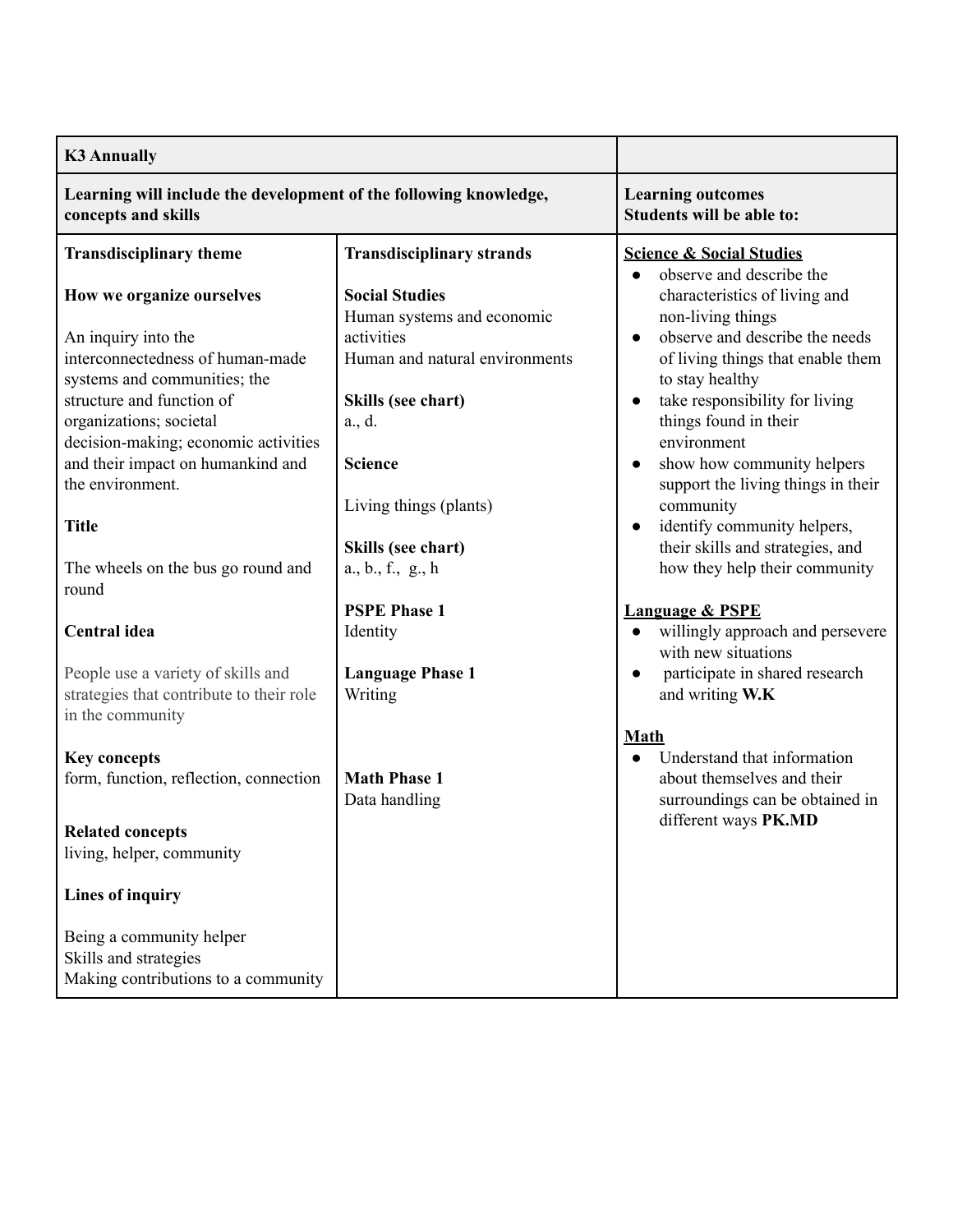## Personal, social and physical education scope and sequence (PSPE)

| <b>Identity</b>                                                                                                                                                                                                                                                                                                                                                                                                                                                                                                                                                               | <b>Active living</b>                                                                                                                                                                                                                                                                                                                                                                              | <b>Interactions</b>                                                                                                                                                                                                                                                                                                                                                                                                                                           |
|-------------------------------------------------------------------------------------------------------------------------------------------------------------------------------------------------------------------------------------------------------------------------------------------------------------------------------------------------------------------------------------------------------------------------------------------------------------------------------------------------------------------------------------------------------------------------------|---------------------------------------------------------------------------------------------------------------------------------------------------------------------------------------------------------------------------------------------------------------------------------------------------------------------------------------------------------------------------------------------------|---------------------------------------------------------------------------------------------------------------------------------------------------------------------------------------------------------------------------------------------------------------------------------------------------------------------------------------------------------------------------------------------------------------------------------------------------------------|
| <b>Conceptual understandings</b><br>Each person is an individual.<br>As people grow and change they<br>develop new skills, understandings<br>and abilities.<br>Emotions, attitudes and beliefs<br>influence the way we act.<br>Positive thoughts help us to develop a<br>positive attitude.<br>Knowing how we are similar to and<br>different from others helps shape our<br>understanding of self.<br>Reflecting on our experiences helps<br>us to understand ourselves better.<br>Developing independence builds<br>self-worth <sup>1</sup> and personal<br>responsibility. | <b>Conceptual understandings</b><br>Our daily practices can have an<br>impact on our well-being.<br>We can observe changes in our bodies<br>when we exercise.<br>Our bodies change as we grow. We<br>can explore our body's capacity for<br>movement.<br>Our bodies can move creatively in<br>response to different stimuli. Safe<br>participation requires sharing space<br>and following rules. | <b>Conceptual understandings</b><br>Interacting with others can be fun.<br>Group experiences depend on the<br>cooperation of group members.<br>Ideas and feelings can be<br>communicated with others in a variety<br>of modes.<br>Our relationships with others<br>contribute to our well-being (for<br>example, parent-child;<br>teacher-student; friend-friend). Our<br>behaviour affects others. Caring for<br>local environments fosters<br>appreciation. |
| <b>Learning outcomes</b><br><b>Learners:</b>                                                                                                                                                                                                                                                                                                                                                                                                                                                                                                                                  | <b>Learning outcomes</b><br><b>Learners:</b>                                                                                                                                                                                                                                                                                                                                                      | <b>Learning outcomes</b><br><b>Learners:</b>                                                                                                                                                                                                                                                                                                                                                                                                                  |
| • identify themselves in relation to<br>others (for example, family, peers,<br>school class, ethnicity, gender)<br>• describe how they have grown and<br>changed                                                                                                                                                                                                                                                                                                                                                                                                              | • engage in a variety of different<br>physical activities<br>• demonstrate an awareness of how<br>being active contributes to good<br>health                                                                                                                                                                                                                                                      | • enjoy interacting, playing and<br>engaging with others<br>• take turns<br>· listen respectfully to others                                                                                                                                                                                                                                                                                                                                                   |
| • describe some physical and personal<br>characteristics and personal<br>preferences                                                                                                                                                                                                                                                                                                                                                                                                                                                                                          | • demonstrate an awareness of basic<br>hygiene in their daily routines<br>• identify some of the effects of                                                                                                                                                                                                                                                                                       | • share their own relevant ideas and<br>feelings in an appropriate manner<br>ask questions                                                                                                                                                                                                                                                                                                                                                                    |
| • talk about similarities and<br>differences between themselves and<br>others<br>• identify their feelings and emotions<br>and explain possible causes                                                                                                                                                                                                                                                                                                                                                                                                                        | different physical activity on the body<br>• explore and reflect on the changing<br>capabilities of the human body<br>• develop a range of fine and gross<br>motor skills                                                                                                                                                                                                                         | • celebrate the accomplishments of<br>others<br>• reach out for help when it is needed<br>for themselves or others<br>· identify when their actions have                                                                                                                                                                                                                                                                                                      |
| • recognize that others have emotions,                                                                                                                                                                                                                                                                                                                                                                                                                                                                                                                                        |                                                                                                                                                                                                                                                                                                                                                                                                   | impacted on others                                                                                                                                                                                                                                                                                                                                                                                                                                            |

## **Phase 1 Strands**